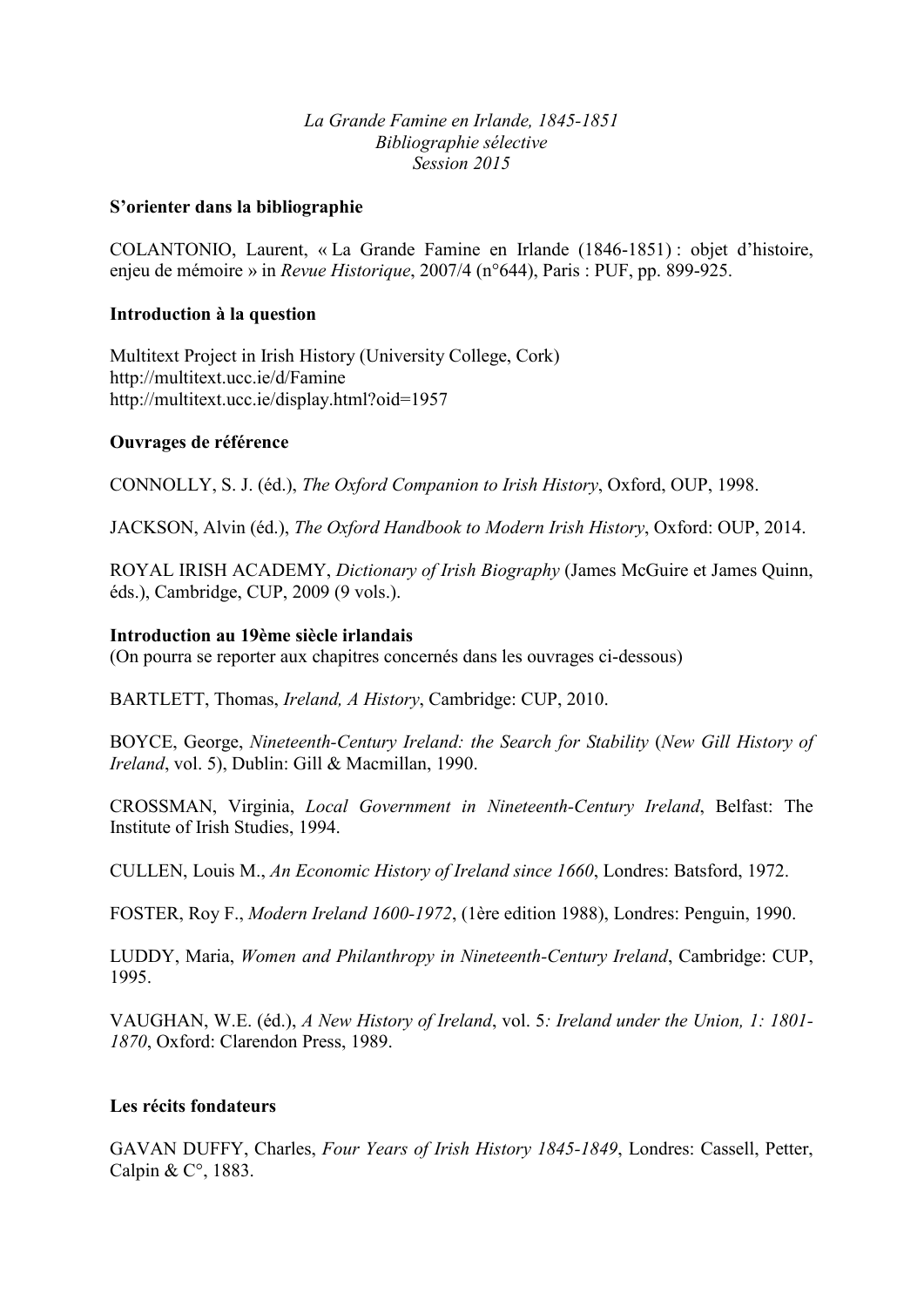MITCHEL, John, *The Last Conquest of Ireland (Perhaps)*, Lynch, Cole & Meehan, 1860.

TREVELYAN, Sir Charles, *The Irish Crisis*, Londres : Longman, Brown, Green & Longmans, 1848.

# **Etudes générales**

CROWLEY, John, William J. SMYTH, et Mike MURPHY (éds.)*, Atlas of the Great Irish Famine*, Cork: UCC Press, 2012.

DALY, Mary, *The Famine in Ireland*, Dundalk: Dublin Historical Association, 1986.

DONNELLY, James S. Jr, *The Great Irish Potato Famine*, Phoenix Mill: Sutton, 2001.

GRAY, Peter, *The Irish Famine*, Londres: Thames & Hudson, 1995.

KINEALY, Christine, *A Death-Dealing Famine : the Great Hunger in Ireland*, Londres : Pluto Press, 1997.

KINEALY, Christine, *This Great Calamity : the Irish Famine 1845-52, Dublin : Gill and* Macmillan, 2006

MORASH, Chris, et HAYES, Richard (éds.), *'Fearful Realities'*. New Perspectives on the *Famine*, Dublin: Irish Academic Press,1996.

Ó'GRÁDA, Cormac, et Jacqueline HILL, (éds*.), The Visitation of God? The Potato and the Great Famine*, Dublin: The Lilliput Press, 1993.

Ó'GRÁDA, Cormac, *Ireland's Great Famine: Interdisciplinary Perspectives*. Dublin: UCD Press, 2006.

O'SULLIVAN, Patrick, *The Meaning of the Famine*, Leicester: Leicester University Press, 1996.

PÓIRTÉIR, Cathal (éd.), *The Great Irish Famine*, Cork: Mercier Press, 1995.

## **Etudes thématiques**

GRAY, Peter, *Famine, Land and Politics: British Government and Irish Society 1843–1850*, Dublin: Irish Academic Press, 1999.

GOODBODY, Rob, *A Suitable Channel: Quaker Relief in the Great Famine*, Dublin: Pale Publishing, 1995.

HAINES, Robin, *Charles Trevelyan and the Great Irish Famine*, Dublin: Four Courts Press, 2004.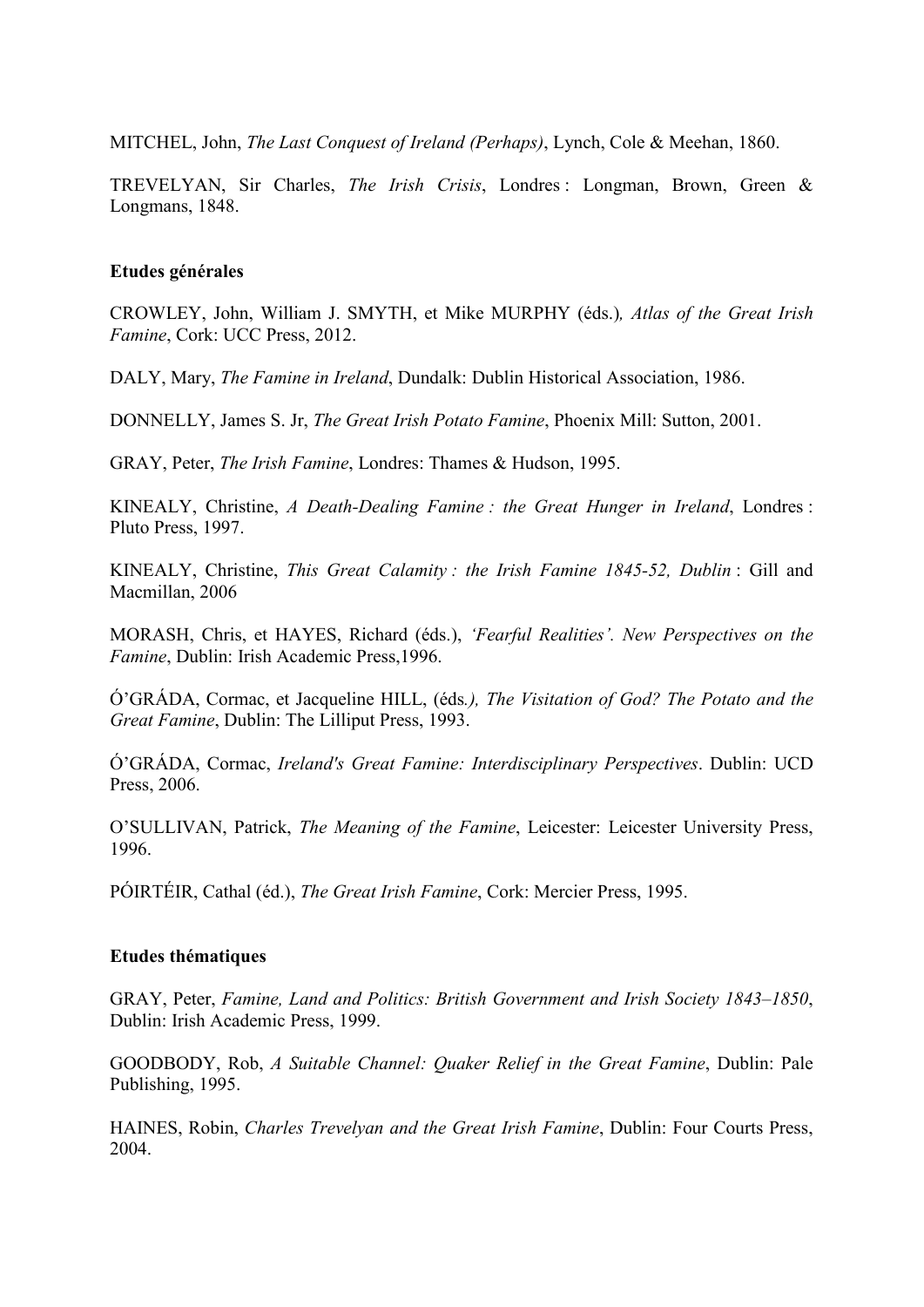KERR, Donal, *A Nation of Beggars ? Priests, People and Politics in Famine Ireland 1845-52*, Oxford, OUP, 1994.

KINEALY, Christine, *The Great Irish Famine: Impact, Ideology and Rebellion*, Hampshire : Palgrave Press, 2002.

KINEALY, Christine, et Trevor PARKHILL, *The Famine in Ulster: The Regional Impact*, Belfast: Ulster Historical Foundation, 1997.

KINEALY, Christine, *Repeal and Revolution. 1848 in Ireland, Manchester*: MUP, 2009.

KINEALY, Christine, *Charity and the Great Hunger in Ireland: the Kindness of Strangers*, Londres: Bloomsbury, 2013.

LENGEL, Edward G*., The Irish Through British Eyes: Perception of Ireland in the Famine Era*, Westport: Praeger, 2002.

MacRAILD, Donald M., *The Great Famine and Beyond: Irish Migrants in Britain in the 0ineteenth and Twentieth Centuries*, Dublin: Irish Academic Press, 2000.

MILLER, Kerby A., *Emigrants and Exiles: Ireland and the Irish Exodus to North America*, Oxford, OUP, 1985.

MOKYR, Joel, *Why Ireland Starved: A Quantitative and Analytical History of the Irish Economy 1800-1850*, Londres: George Allen & Unwin, 1983.

Ó'GRÁDA, Cormac, *Black '47 and Beyond: the Great Irish Famine in History, Economy and Memory*. Princeton: Princeton University Press 1999.

Ó'GRÁDA, Cormac, et David DICKSON (éds.), *Refiguring Ireland: Essays on Social and Economic History in Honour of Louis M. Cullen*, Dublin: The Lilliput Press, 2003.

Ó'GRÁDA, Cormac, et Tim DYSON (éds.), *Famine Demography: Evidence from the Past and the Present*, Oxford: Oxford University Press, 2002.

## **Documents**

(British Parliamentary Papers) *Irish University Press Series of British Parliamentary Papers: Famine (Ireland),* 8 vol., Shannon: Irish University Press, 1968.

CARTY, James (éd.), *Ireland from Grattan's Parliament to the Great Famine: A Documentary History (1783-1850)*, Dublin: C. J. Fallon Ltd., 3ème éd. 1957.

CHARLOT, Claire, *19th Century Britain: Home Affairs – Key Documents, 1815-1901*, Paris: Ophrys-Ploton, 1995.

CORK ARCHIVES INSTITUTE, *Great Famine Facsimile Pack*, Cork: Cork Archives Institute, 1996.